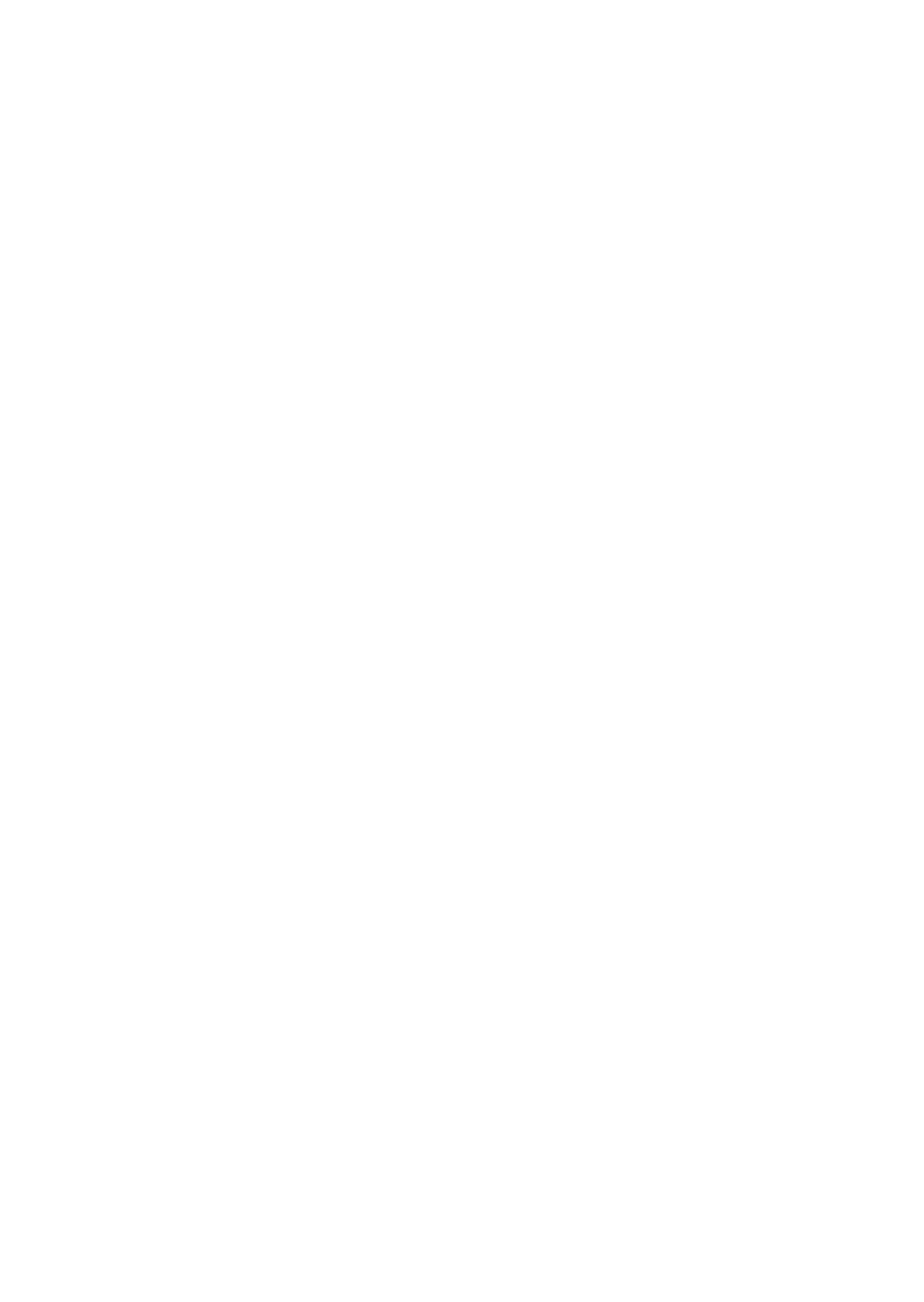

*Number* 19 *of* 2010

### **WILDLIFE (AMENDMENT) ACT 2010**

### **REVISED**

**Updated to 18 July 2018**

### **Introduction**

This Revised Act presents the text of the Act as it has been amended since enactment, and preserves the format in which it was passed.

### **Related legislation**

*Wildlife Acts 1976 to 2018*: this Act is one of a group of Acts included in this collective citation, to be construed together as one (*Heritage Act 2018* (15/2018), s. 1(3)). The Acts in this group are:

- *Wildlife Act 1976* (39/1976)
- *Wildlife (Amendment) Act 2000* (38/2000)
- *Wildlife (Amendment) Act 2010* (19/2010)
- *Wildlife (Amendment) Act 2012* (29/2012)
- *Heritage Act 2018* (15/2018), Part 3 (ss. 6-10)

### **Annotations**

This Revised Act is annotated and includes textual and non-textual amendments, statutory instruments made pursuant to the Act and previous affecting provisions.

An explanation of how to read annotations is available at www.lawreform.ie/annotations.

### **Material not updated in this revision**

Where other legislation is amended by this Act, those amendments may have been superseded by other amendments in other legislation, or the amended legislation may have been repealed or revoked. This information is not represented in this revision but will be reflected in a revision of the amended legislation if one is available.

Where legislation or a fragment of legislation is referred to in annotations, changes to this legislation or fragment may not be reflected in this revision but will be reflected in a revision of the legislation referred to if one is available.

A list of legislative changes to any Act, and to statutory instruments from 1984, may be found linked from the page of the Act or statutory instrument at www.irishstatutebook.ie.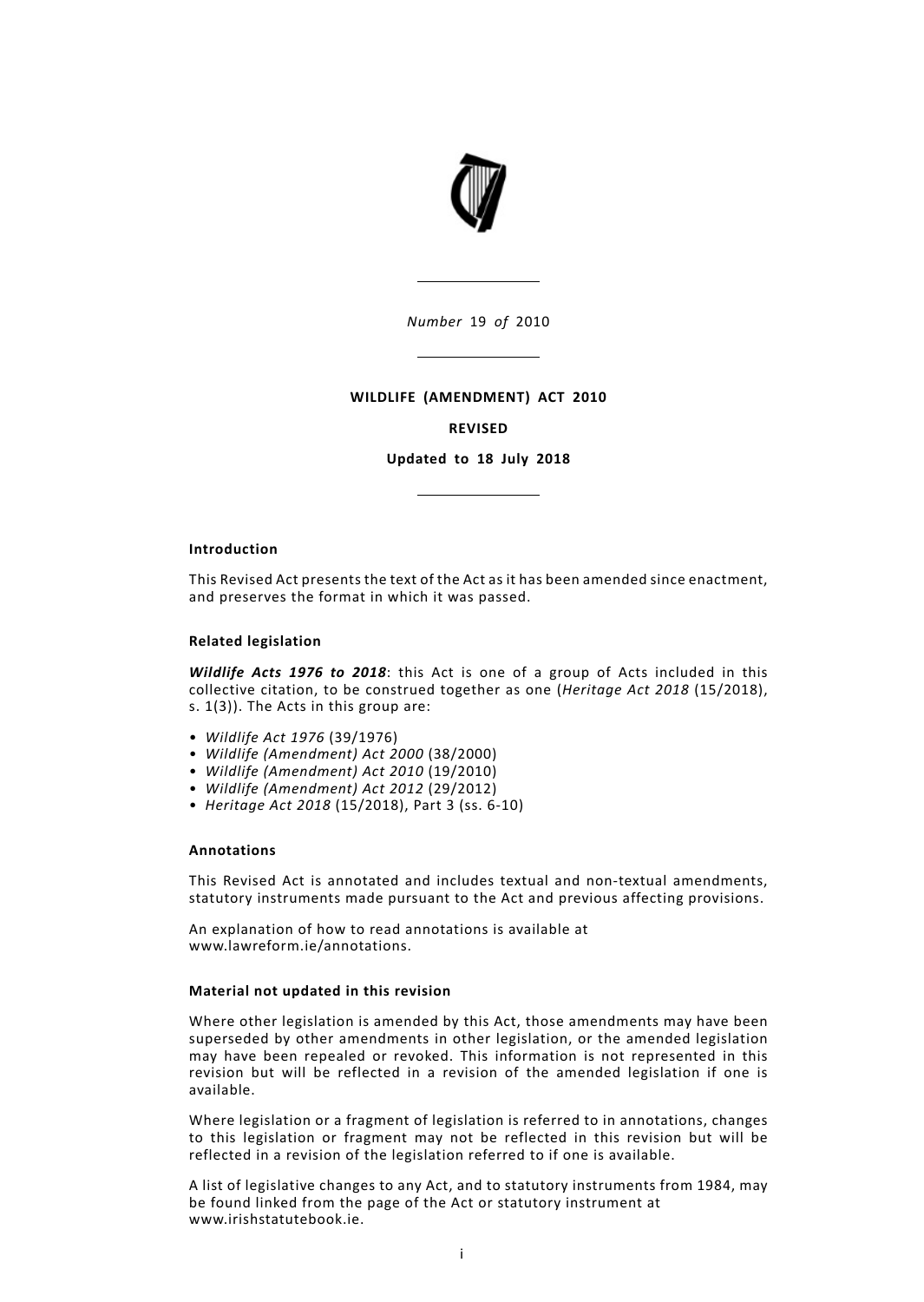### **Acts which affect or previously affected this revision**

• *Heritage Act 2018* (15/2018)

All Acts up to and including *Heritage Act 2018* (15/2018), enacted 18 July 2018, were considered in the preparation of this revision.

### **Statutory instruments which affect or previously affected this revision**

- *European Communities (Birds and Natural Habitats) (Amendment) Regulations 2015* (S.I. No. 355 of 2015)
- *European Communities (Birds and Natural Habitats) (Amendment) Regulations 2013* (S.I. No. 499 of 2013)
- *European Communities (Birds and Natural Habitats) Regulations 2011* (S.I. No. 477 of 2011)

All statutory instruments up to and including *Extradition (Protocol to The Hague Convention for the Protection of Cultural Property in the Event of Armed Conflict) Order 2018* (S.I. No. 301 of 2018), made 20 July 2018, were considered in the preparation of this revision.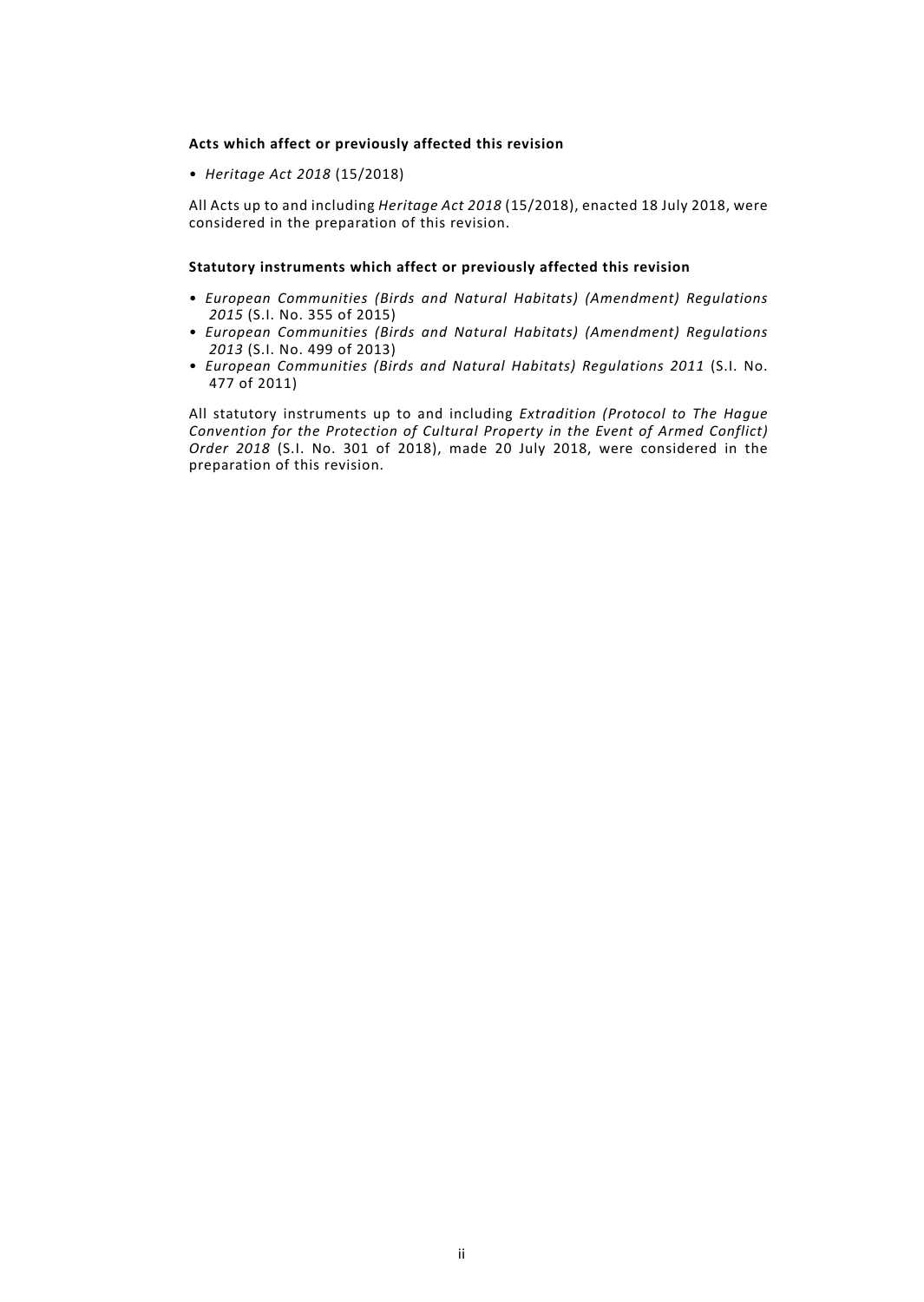

*Number* 19 *of* 2010

# **WILDLIFE (AMENDMENT) ACT 2010**

# **REVISED**

## **Updated to 18 July 2018**

## ARRANGEMENT OF SECTIONS

# Section

- 1. [Definitions.](#page-6-0)
- 2. Repeal of section 26(1) of [Principal](#page-6-1) Act.
- 3. [Prohibition](#page-6-2) on deer hunting with dogs.
- 4. [Amendment](#page-6-3) of section 29 of Principal Act.
- 5. [Amendment](#page-7-0) of section 44 of Principal Act.
- 6. [Amendment](#page-7-1) of section 72 of Principal Act.
- 7. [Amendment](#page-7-2) of section 74 (penalties) of Principal Act. *(Repealed)*
- 8. [Amendment](#page-7-3) of section 75 of Principal Act.
- 9. Short title and [collective](#page-7-4) citation.

# ACTS REFERRED TO

| Firearms (Firearm Certificates for Non-Residents) Act,<br>2000 | 2000. No. 20 |
|----------------------------------------------------------------|--------------|
| Wildlife (Amendment) Act 2000                                  | 2000. No. 38 |
| Wildlife Act 1976                                              | 1976, No. 39 |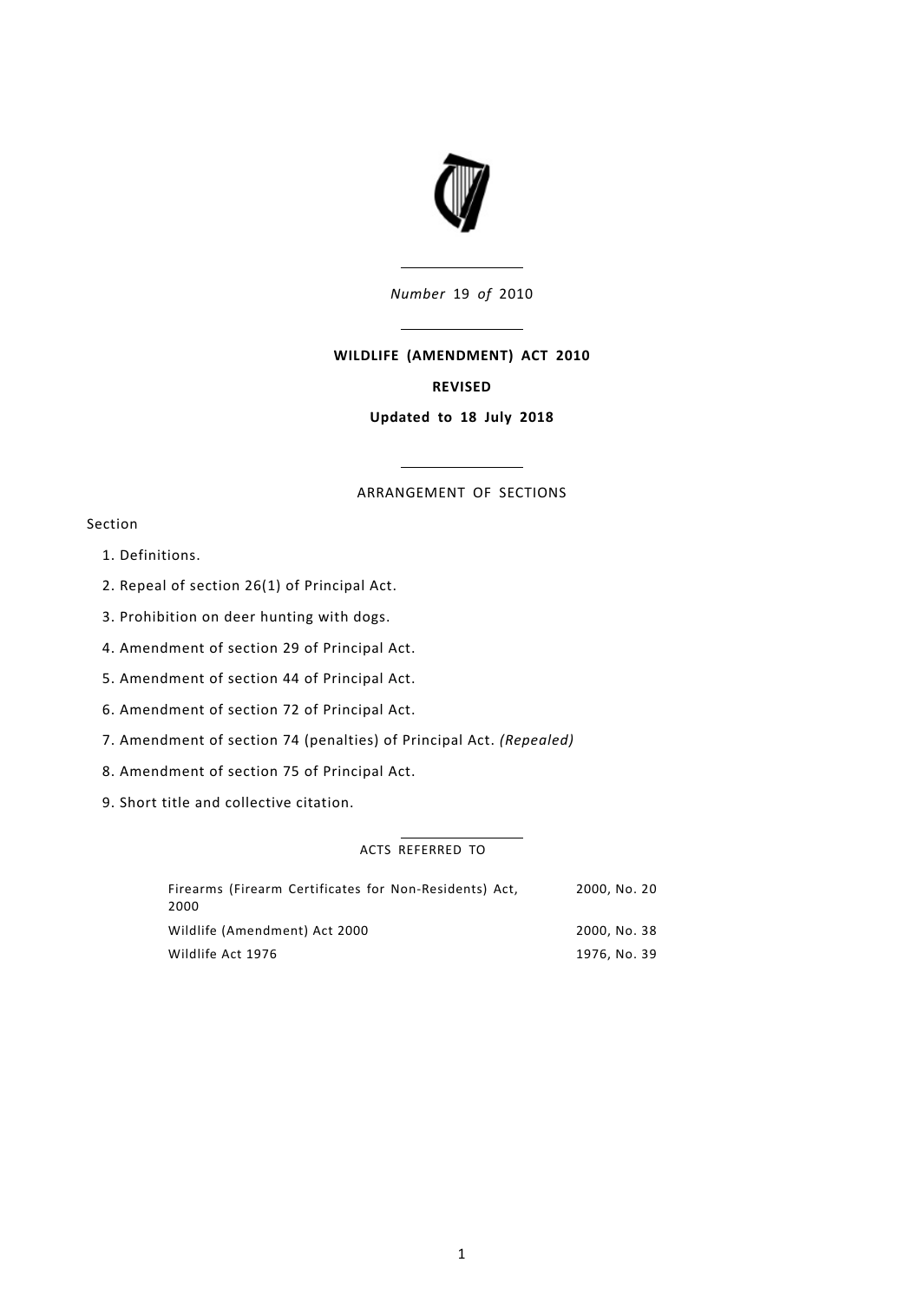*Wildlife (Amendment) Act* [2010.] *2010*



*Number* 19 *of* 2010

# **WILDLIFE (AMENDMENT) ACT 2010**

## **REVISED**

## **Updated to 18 July 2018**

AN ACT TO AMEND THE WILDLIFE ACT 1976; AND TO PROVIDE FOR RELATED MATTERS.

[10*th July*, 2010]

BE IT ENACTED BY THE OIREACHTAS AS FOLLOWS:

### **Annotations**

### **Modifications (not altering text):**

**C1** Act collectively construed (21.07.2015) by *European Communities (Birds and Natural Habitats) (Amendment) Regulations 2015* (S.I. No. 355 of 2015), reg. 1(3), in effect as per reg. 1(4).

*Citation, construction and commencement*

1. ...

(3) The Wildlife Act 1976, the Wildlife (Amendment) Act 2000, the Wildlife (Amendment) Act 2010, the Wildlife (Amendment) Act 2012, the European Communities (Birds and Natural Habitats) (Restrictions of the Use of Poison Bait) Regulations 2010 (S.I. 481 of 2010), the European Communities (Birds and Natural Habitats) Regulations 2011, the European Communities (Birds and Natural Habitats) (Amendment) Regulations 2013, and these Regulations shall be construed together as one.

**C2** Act collectively construed (17.12.2013) by *European Communities (Birds and Natural Habitats) (Amendment) Regulations 2013* (S.I. No. 499 of 2013), reg. 1(3), in effect as per reg. 1(4).

*Citation and construction*

1. ...

...

(3) The Wildlife Act 1976, the Wildlife (Amendment) Act 2000, the Wildlife (Amendment) Act 2010, the Wildlife (Amendment) Act 2012, the European Communities (Birds and Natural Habitats) (Restrictions of the Use of Poison Bait) Regulations 2010, the European Communities (Birds and Natural Habitats) Regulations 2011, and these Regulations shall be construed together as one.

**C3** Act collectively construed (21.09.2011) by *European Communities (Birds and Natural Habitats) Regulations 2011* (S.I. No. 477 of 2011), reg. 1(2), in effect as per reg. 1(3).

*Citation*

...

1. ...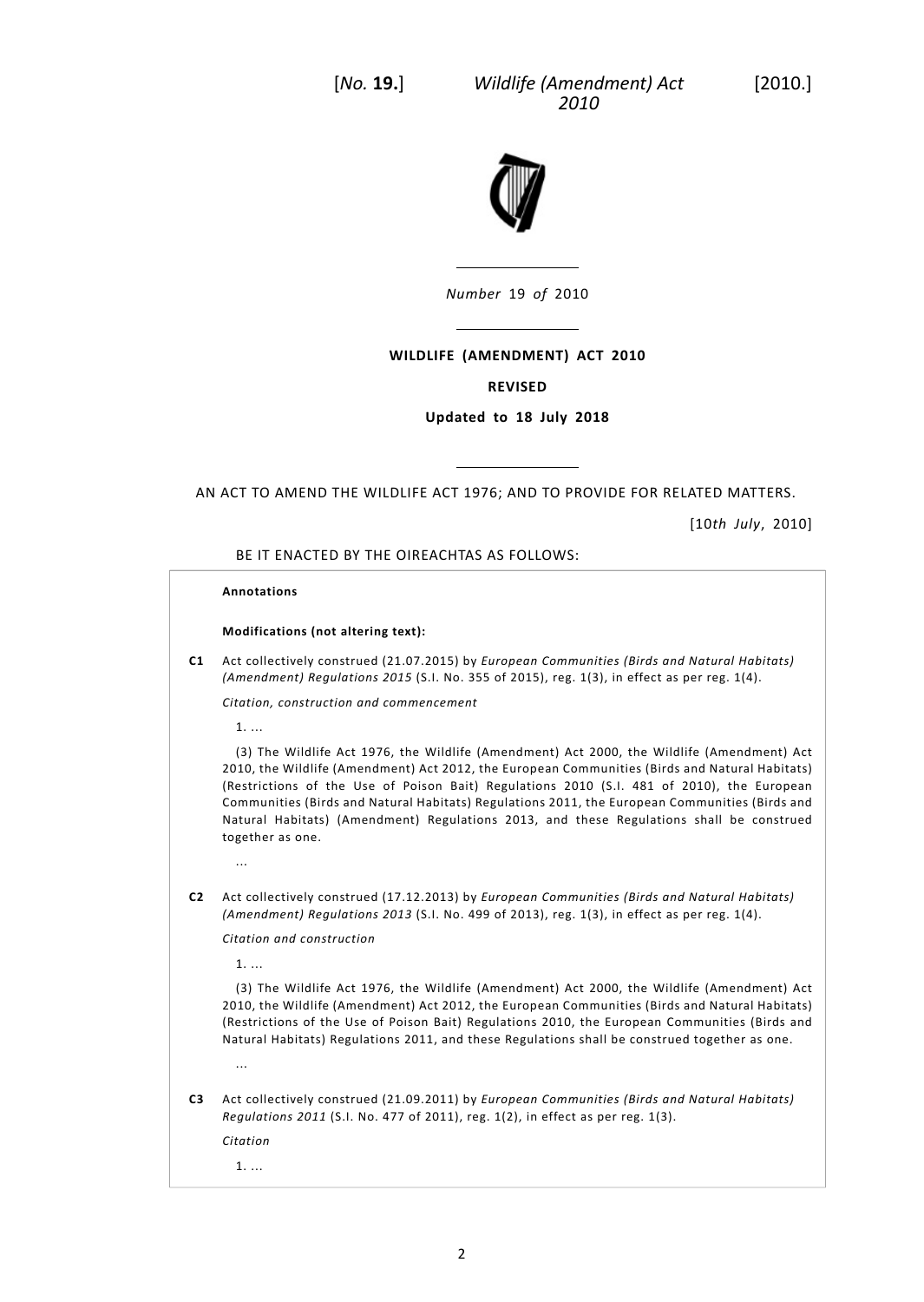(2) The Wildlife Act 1976, the Wildlife (Amendment) Act 2000, the Wildlife (Amendment) Act 2010 and these Regulations shall be construed together as one.

**C4** Application of collectively cited *Wildlife Acts* restricted (21.09.2011) by *European Communities (Birds and Natural Habitats) Regulations 2011* (S.I. No. 477 of 2011), reg. 9(10)), in effect as per reg. 1(3).

*Surveillance and monitoring*

9. ...

<span id="page-6-0"></span>...

...

(10) A person may lawfully do anything authorised by a licence under this Regulation notwithstanding any provision of the Wildlife Acts 1976 to 2010 and for the avoidance of doubt shall not require a licence under those Acts to do anything so authorised.

Definitions. **1**.— In this Act—

<span id="page-6-1"></span>"Act of 2000" means the Wildlife (Amendment) Act 2000;

<span id="page-6-2"></span>" Principal Act" means the Wildlife Act 1976.

Repeal of section 26(1) of Principal Principal Act is repealed. Act. **2**.— Subsection (1) of section 26 (amended by section 35 of the Act of 2000) of the

Prohibition on deer hunting with section 23: dogs. **3**.— The Principal Act is amended by the insertion of the following new section after

"23A.— (1) In this section 'deer' includes a deer that is not a wild animal.

(2) Subject to subsection (3), a person who hunts deer with two or more dogs shall be guilty of an offence.

<span id="page-6-3"></span>(3) It shall not be an offence for a person on foot to hunt deer with 2 or more dogs, under and in accordance with—

(*a*) a licence granted under section 29 of this Act, or

(*b*) a permission granted under section 42 of this Act.".

Amendment of section 29 of Principal Act.

**4**.— Section 29 (as substituted by section 4 of the Firearms (Firearm Certificates for Non-Residents) Act 2000) of the Principal Act is amended—

- (*a*) in subsection (5)(*a*), by substituting "Subject to subsection (5A), where" for "Where", and
- (*b*) by inserting the following subsection after subsection (5):

"(5A) (*a*) A firearm certificate to which this subsection applies shall for the purposes of sections 22(4) and 23(5) of this Act be deemed to be a licence granted by the Minister under this section and, subject to section 75(1) and to the restrictions contained in section 33 of this Act, such certificate shall, for so long as it is in force, operate to authorise the person to whom it is granted, with the firearm to which the certificate